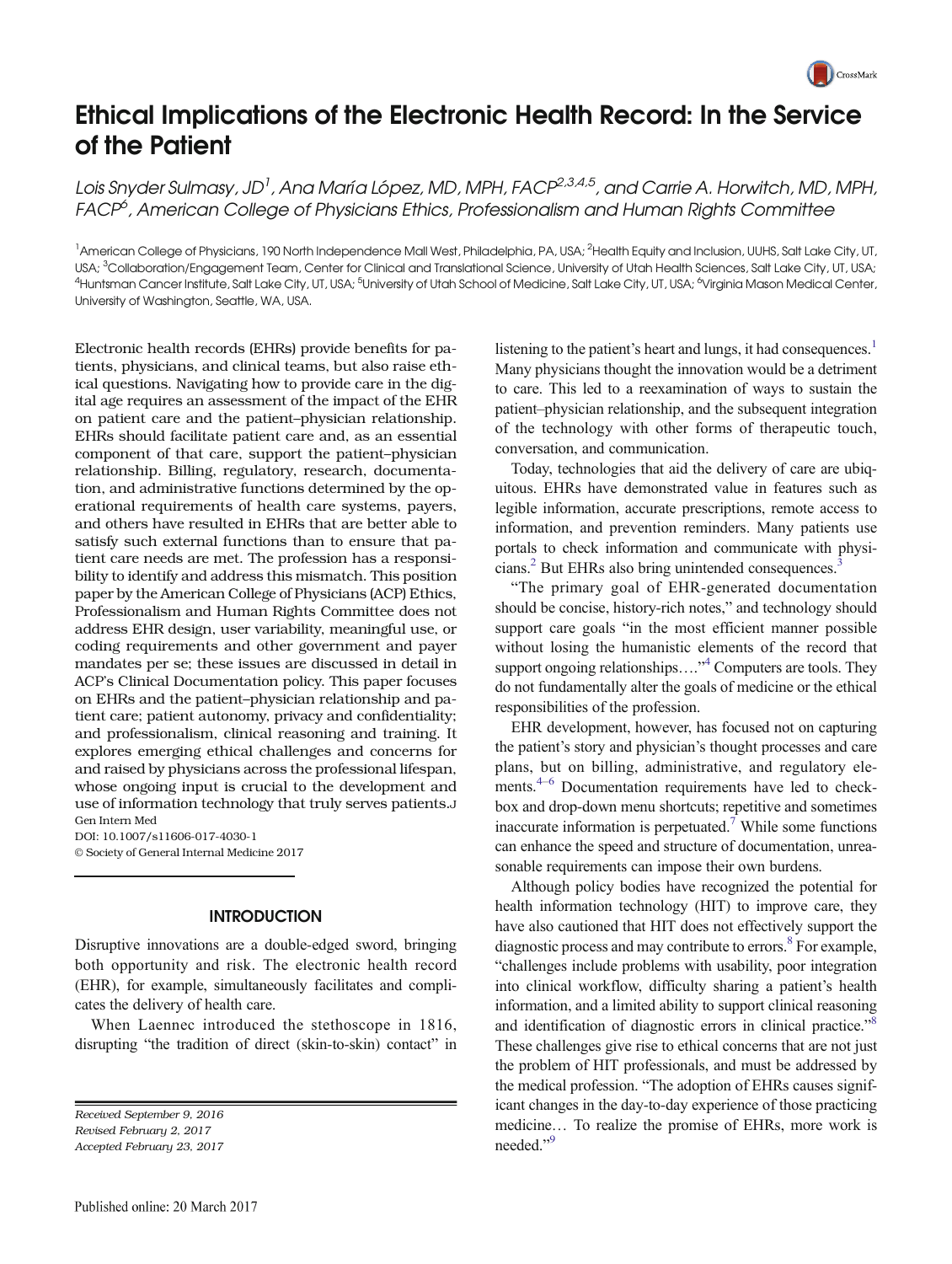Moving forward, we would do well to remember the words of T.S. Eliot: "Where is the wisdom we have lost in knowl-edge? Where is the knowledge we have lost in information?"<sup>[10](#page-4-0)</sup>

# POSITION 1: EHRS AND COMPUTER USE SHOULD FACILITATE PATIENT CARE, SUPPORT PHYSICIAN ETHICAL DUTIES, AND SUPPORT THE PATIENT– PHYSICIAN RELATIONSHIP

## Patient–Physician Relationships

It seems obvious that patient care should center on interaction with the patient. The design and use of EHRs can facilitate patient education during a visit, but EHRs can also be an even greater distraction than the paper record, diverting the physician's attention away from the patient.<sup>11</sup> Physicians must put the welfare and best interests of the patient first, and effective communication is critical to care[.12](#page-4-0) Some have called the computer the "third party"<sup>[13](#page-4-0)</sup> in the exam room, with its introduction into the relationship<sup>9, [14,](#page-4-0) [15](#page-4-0)</sup> having the power to enhance or impede communication and relationship-building. In the hospital setting, reliance on computers is increasing<sup>[16](#page-4-0)</sup>— leading to a focus on the "iPatient."<sup>[11](#page-4-0)</sup>

All encounters require sufficient time and attention for open discussion of patient concerns[.12](#page-4-0) Inadequate listening and relationship-building can lead to adverse outcomes. Physicians focused on difficult-to-use data requirements can miss psychosocial and emotional cues "essential for contextual understanding, differential diagnosis, management, and ultimately, for com-passionate, patient-centered care."<sup>[13](#page-4-0)</sup>

Distractions and time pressures are not new, but technology may cause them to be more pronounced. Heavy use of computers by clinicians in safety-net clinics was associated with communication barriers and less satisfied patients[.17](#page-4-0) Active listening and discussion, eye contact, and thorough physical examination help build therapeutic alliances. Patients feel better cared for and more confident in patient–physician partnerships in care. The physical exam—and the power of touch—"changes the dynamic" of the encounter, often empowering patients to speak freely.<sup>18</sup> Yet in the ambulatory setting, for every hour physicians provide direct care, nearly two hours is spent on EHRs and administrative work.<sup>19</sup>

Computers allow the patient and physician to view the screen together. $14$  Strategies for positioning the computer screen and maintaining eye contact can help, along with patient-centered approaches, $20$  tools for improving nonverbal communication, $21$  and Frankel's mnemonic best practices device, "POISED" (prepare, orient, information gathering, share, educate, debrief). $\frac{1}{1}$  $\frac{1}{1}$  $\frac{1}{1}$  These strategies can maximize listening, touch, talk, and time. Medicine is a moral enter-prise<sup>[22](#page-4-0)</sup> "still practiced one conversation at a time."<sup>[1](#page-4-0)</sup>

Technology should add value to the patient's experience.<sup>[23](#page-4-0)</sup> Patients, clinicians, insurers, institutions, vendors, and the government must all support the intimacy and importance of the patient–physician relationship. $^{12}$ 

## The Ethical Sianificance of Time

Growing documentation requirements add time pressures on direct patient care. The complexity of routine primary care visits today—and the tasks to be accomplished—has increased, but visit time has not.<sup>24</sup> Managing today's volume of electronic information in primary care with yesterday's staffing ratios is challenging.<sup>23</sup>

The problem of inadequate time with patients did not begin with EHRs, but they have exacerbated it. Typical visits lasting  $15-20$  min<sup>[24](#page-4-0)</sup> followed by completion of documentation have become 15-min visits during which documentation is expected. Some clinicians still document post-visit to reserve the limited time for interaction, but this is counter to organizational expectations. Nonetheless, meeting the goals of the encounter requires adequate time for relationship and trust-building, active listening and empathy by the physician, and patient advocacy—these ethical obligations should guide not only physicians but health systems as well in addressing the importance of providing adequate time, "a necessary precondition for promoting patient well-being, embodied in the ethical principle of beneficence."<sup>[25](#page-4-0)</sup>

To maximize time, some practices employ medical scribes who enter information during the visit, allowing the physician to focus on interacting with the patient. One study in an ambulatory urology practice found increased patient and physician satisfaction with scribe use.<sup>[26](#page-4-0)</sup> However, concerns have also been reported, including the introduction of another individual into the patient–physician encounter, patient hesitancy to fully disclose sensitive information, and the completion of order entry by scribes. In addition, scribes are unlicensed, required only to have a high school diploma, and may have no health care background, highlighting the lack of oversight of the growing medical scribe "industry."[27](#page-4-0)

Some caution that the scribe industry "should be viewed as what it is: a workaround or adaptation to the suboptimal state of today's EHRs."<sup>[27](#page-4-0)</sup> Others see promise in models such as the nurse "co-visit," a team approach where nurses provide initial direct patient care, then assist with documentation.<sup>28, [29](#page-4-0)</sup>

Time pressures in the practice environment also affect how physicians view their professional responsibilities. A RAND report noted frustration among most physicians regarding the negative effects of EHRs on high-quality care, citing poor usability, time-consuming data entry, interference with face-to-face interaction, and inefficiencies. $30$ Some linked the pressure for increased clinical productivity along with increased documentation requirements as a factor in clinician burnout. A clinically focused patientcentered EHR with reduced administrative requirements could facilitate care and help minimize burnout. Addressing this issue is imperative, as the care of patients also requires attention to the care of clinicians. $31$  Physicians may feel that their professional integrity is challenged when they cannot provide the care they were trained to provide.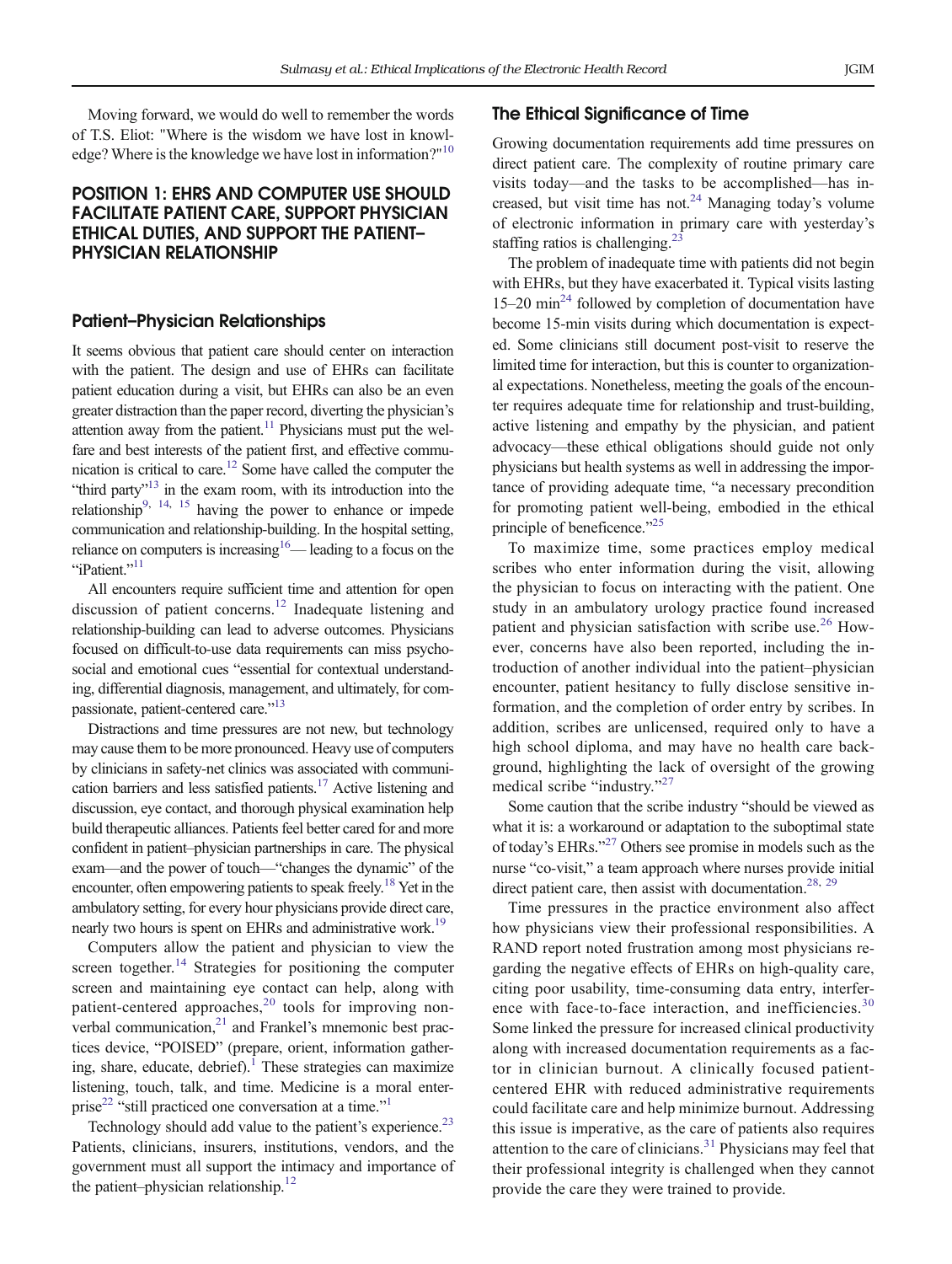# POSITION 2: EHR USE SHOULD ASSIST AND ENHANCE CLINICAL REASONING AND THE DEVELOPMENT OF COGNITIVE AND DIAGNOSTIC SKILLS. FEATURES SUCH AS COPY-AND-PASTE SHOULD BE EMPLOYED JUDICIOUS-LY, REFLECT THOUGHT PROCESSES ABOUT THE CURRENT PATIENT ENCOUNTER, AND MEET THE ETHICAL REQUIREMENTS FOR AN ACCURATE AND COMPLETE MEDICAL RECORD

## Bedside and Diagnostic Skills in Education and **Practice**

Does computer use change how clinicians think and teach? How trainees learn clinical reasoning? Verghese's "iPatient" is treated based on test results, reports, and EHR data.<sup>11</sup> Indeed, first inpatient encounters are often electronic, leading to the "flipped patient" phenomenon.<sup>16</sup> In this world, history-taking as a rich dialogue can be lost. Simple, validated, effective high-value care may be overlooked. "Features in EHRs may encourage learners to make medical decisions or deliver medical care without having to interact directly with patients… Without proper training and guidance, EHRs can undermine the student's development of patient-centered care practices."<sup>[32](#page-4-0)</sup> Reports have noted a decreased ability among learners to synthesize clinical information and the need for EHR skill development.<sup>33</sup>

Verghese describes a bedside approach to establishing a connection to a patient as a reading exercise: "the body is the text, a text that is changing and must be frequently inspected, palpated, percussed and auscultated."<sup>[11](#page-4-0)</sup> Charon writes about the importance of narrative medicine.<sup>34</sup> These aspects of interaction provide psychosocial, cultural, and emotional clues to understanding the patient's symptoms, health, and goals, <sup>[35](#page-4-0)</sup> which are critical not only to information-gathering, but communication and relationship-building.<sup>12</sup> Caring for and learning from a patient—and not primarily an electronic representation of the patient—is essential to the "joy, excitement, intellectual pleasure, pride, disappointment, and lessons in humility that trainees might experience..."<sup>[11](#page-4-0)</sup> and in respecting the dignity and uniqueness of each patient.<sup>[12](#page-4-0)</sup>

## Clinical Reasoning

EHRs use "smart phrases," templates, and drop-down menus to facilitate documentation. Cognitive science research is beginning to explore the impact of "discrete field thinking" on patient care. When a drop-down menu contains five options, none of which quite fit, will the user reject the structured note option and type free text, or pick a close second to maximize productivity?

Some features of electronic documentation may encour-age superficial clinical thinking and interaction.<sup>[36](#page-4-0)</sup> Physicians and students may focus on "screen-driven" information-gathering, "scrolling and asking questions as

they appear on the computer," but not assessing the pa-tient's current needs.<sup>[13](#page-4-0)</sup> Diagnosis-specific prompts may "inadvertently narrow the scope of inquiry prematurely, a common cause of diagnostic error,"<sup>[13](#page-4-0)</sup> and impede the development of skills and reasoning.[37](#page-4-0) The patient's narrative and clinician's reasoning should not be lost to prepopulated phrases and drop-down menus.

On the other hand, guided documentation, as that for necessary preventive and chronic care services, can be valuable. Clinical decision support (CDS) tools, prompts, reminders, and medication and allergy alerts can be a helpful use of structured data. $4$  However, there can be problems in implementation. Templates and check-boxes may not always be relevant to current care, but require a box to be checked to close a note, calling into question the physician's honesty. Honesty is an ethical responsibility.<sup>[12](#page-4-0)</sup> EHRs should always provide a "not asked" choice. Clinically unhelpful tools may result in "alert fatigue" and false documentation or up-coding, whether inadvertent or not. Billing for services not provided is unethical.<sup>[12](#page-4-0)</sup>

## Documentation: Copy-and-Paste and Note **Bloat**

EHRs encourage "copy-and-paste" (C&P)—copying pre-vious entries into the current note.<sup>[38,](#page-4-0) [39](#page-4-0)</sup> This might save time, but may not reflect current thought processes, leading to unhelpful, repetitive entries. When opportunities for trainees to learn and practice are lost, critical cognitive skill development may be harmed.<sup>[23](#page-4-0)</sup> Focusing on features in the patient's initial presentation early in the diagnostic process can lead to the cognitive bias of "anchoring,"<sup>[40](#page-4-0)</sup> where the initial impression is not adjusted, even given new information. Although also a risk with paper documentation, smart phrases and templates may prompt a narrowing of the diagnostic horizon.

C&P without attribution may perpetuate inaccuracies and even constitute fraud. Fixed aspects of a note should be designated—for example, "the initial visit documents Mr. Sanchez underwent an appendectomy at age 58." At the next visit, the physician could review accuracy, note that the medical history was updated with the patient, and note/date stable elements incorporated from the prior note. The risks of C&P can outweigh its benefits; it should be used judiciously. Guidelines for best practices are needed.

EHRs also suffer from "note bloat," or lengthy extraneous information from previous entries. C&P exacerbates note bloat as does template-driven importation of data (old laboratory or other results), burying relevant informa-tion.<sup>[39](#page-4-0)</sup> Whereas illegible paper records contained disorganized notes, EHRs can capture large amounts of repetitive information. Accurate complete information in the medical record—paper or electronic—is an ethical responsibility. $12$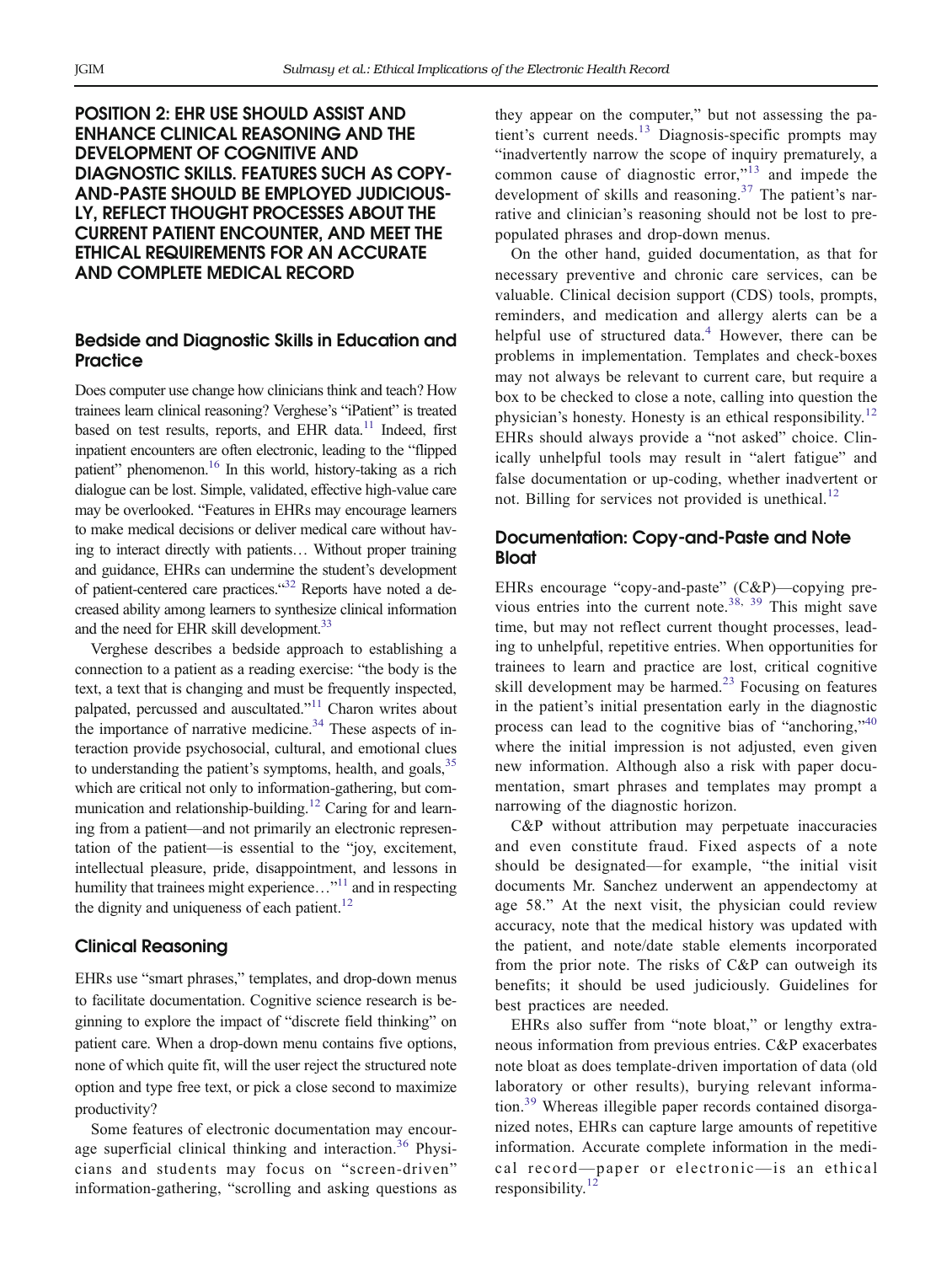# POSITION 3: PRIVACY AND CONFIDENTIALITY MUST BE MAINTAINED IN EHR USE. EHR INFORMATION RETRIEVAL, EXCHANGE, AND REMOTE ACCESS CAN IMPROVE CARE, BUT ALSO CREATE THE RISK OF UNAUTHORIZED DISCLOSURE AND USE OF PROTECTED HEALTH INFORMATION

#### Patient Privacy/Confidentiality

Instant retrieval and information exchange through EHRs improve care, but also create the risk of unauthorized use, access, and disclosure of private patient information, raising confidentiality and privacy concerns. Unauthorized access could also have implications for patient family members if genetic information is involved.

Respect for patient autonomy requires that patient encounters and information are kept confidential and private, fostering trust and improving communication.<sup>12</sup> Otherwise, patients might not disclose important information or may avoid seeking care, fearing denial of insurance, loss of employment, or stigmatization. While this is also true of paper records, concerns are heightened with EHRs because information is so readily transmitted and system breaches are not uncommon, despite security measures. Breaches may occur accidentally, through cyber attacks, or due to lapses in professional conduct, such as searching for test results of a family member or celebrity. All of this is easier to accomplish—and track—electronically.

## Access to Information

As a matter of law and ethics, patients have a right to the information in their medical records.<sup>12</sup> EHRs can increase participation and engagement in health care through patient ac- $cess, <sup>41</sup>$  $cess, <sup>41</sup>$  $cess, <sup>41</sup>$  empowerment, and improved communication.<sup>42</sup> However, patients may not be aware that they can access their records.<sup>43</sup> ACP supports direct patient access to test results but cautions that patients should discuss results with their physicians.<sup>44</sup>

"OpenNotes" is an initiative designed to give patients direct access to their full records, which ACP supports. OpenNotes may be a powerful tool for improving patient health and engagement $4, 42$  $4, 42$  $4, 42$  and the accuracy of information. Opportunities for transparency and patient education through technology are welcome developments.

Patients and physicians report positive experiences using OpenNotes[.42](#page-4-0) The knowledge that a patient may read a note may improve documentation. But full access can also challenge the physician's ability to write candid notes, especially regarding sensitive information (e.g., about mental health, substance abuse, sexual behavior, or appearance). Would a physician obscure information or a diagnosis, knowing that the patient could access the note? Construct notes with patient satisfaction surveys in mind? More consideration of these issues is needed.

#### The Digital Divide

Patient access to electronic information presents opportunities to meld the "digital culture" with personal respon-sibility for health.<sup>[41](#page-4-0)</sup> Ironically, patients who might benefit most from digital access may be least likely to have it. Thus EHRs may exacerbate the "digital divide" between those with and without Internet access, contributing to health disparities. $41$  Patients lacking Internet access are more likely to have lower socioeconomic status, educational levels, and health literacy and to be elderly—factors associated with poorer health outcomes.<sup>[45](#page-4-0)</sup>

#### **CONCLUSION**

Innovations in health care must be consistent with the ethical responsibility of putting the patient first. Ultimately, "the systems we design and the technology we employ should help enhance the value of what we do."[46](#page-4-0)

EHRs affect patient care, patient–physician interactions, clinical reasoning, and training. Some commentators have gone so far as to say that "encounters have been restructured around the demands of the EHR."[47](#page-4-0) Now is the time to evaluate how, going forward, EHRs can better meet patient care needs and the responsibilities of medicine.

EHRs are tools that should facilitate high-value patientcentered care, strong patient–physician relationships, and effective training of future physicians. Anything less… does not compute.

Acknowledgements: The authors and the American College of Physicians Ethics, Professionalism and Human Rights Committee would like to thank Jessica Mozersky, PhD, for initial research assistance; Kathy Wynkoop for editorial assistance; and peer reviewers William B. Applegate, MD, MPH; Rita A. Charon, MD, PhD; Faith T. Fitzgerald, MD; K. Patrick Ober, MD; Jorge J. Scheirer, MD, MBI; Christine A. Sinsky, MD; and the ACP Medical Informatics Committee for helpful comments on drafts, as well as JGIM reviewers. This paper, written by Lois Snyder Sulmasy, JD, Ana María López, MD, MPH, and Carrie A. Horwitch, MD, MPH, was developed for the American College of Physicians Ethics, Professionalism and Human Rights Committee. Members of the 2015–2016 ACP Ethics, Professionalism and Human Rights Committee at the time the paper was approved by the Committee were: Ana María López, MD, MPH (Chair); Banu E. Symington, MD, (Vice Chair); Omar T. Atiq, MD; John R. Ball, MD, JD; Thomas K. M. Cudjoe, MD, MPH; Carrie A. Horwitch, MD, MPH; Daniel B. Kimball, Jr., MD; Lisa S. Lehmann, MD, PhD; Sean R. Lena; Tanveer P. Mir, MD; Paul S. Mueller, MD; Danny Allen Newman, MD; Wayne J. Riley, MD, MPH, MBA; and Julie R. Rosenbaum, MD. Approved by the ACP Board of Regents on 9 June 2016.

Corresponding Author: Lois Snyder Sulmasy, JD; American College of Physicians190 North Independence Mall West, Philadelphia, PA 19106, USA (e-mail: lsnyder@acponline.org). Compliance with Ethical Standards:

Conflict of Interest: The authors declare that they have no conflicts of interest relevant to this article.